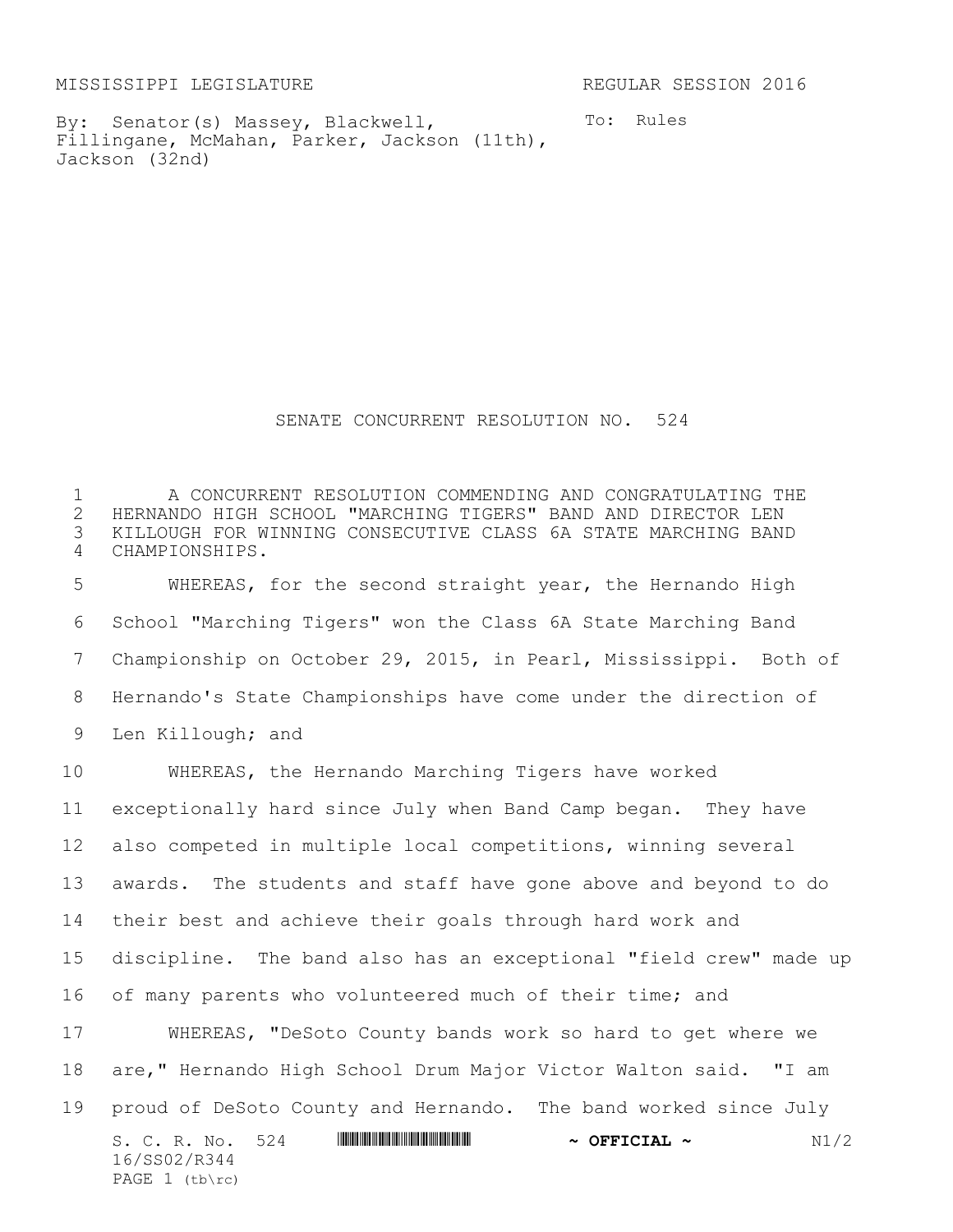to do an eight-minute show. All the long hours and long practices paid off when the band won. The Hernando Band is a family of friends"; and

 WHEREAS, Hernando High School Principal Freddie Joseph said he was greatly pleased with his school's achievement. "I am very proud of our students and directors for the hard work they put in each and every day to prepare for this competition. Winning back-to-back State Championships against the quality of competition we faced was amazing. Hard work pays off and our band is well-deserving of this honor"; and

 WHEREAS, what began as a goal to win State Championships turned into much more; and it is with great pride that we recognize this dedicated group of student musicians who have brought honor to their school, their community and to the State of Mississippi:

 NOW, THEREFORE, BE IT RESOLVED BY THE SENATE OF THE STATE OF MISSISSIPPI, THE HOUSE OF REPRESENTATIVES CONCURRING THEREIN, That we do hereby commend and congratulate the Hernando High School "Marching Tigers" Band and Director Len Killough for winning consecutive Class 6A State Marching Band Championships, and extend 40 the best wishes of the Legislature to the band, directors, parents and sponsors for future success.

 BE IT FURTHER RESOLVED, That this resolution be presented to the Director of the Marching Tigers Band and Hernando High School